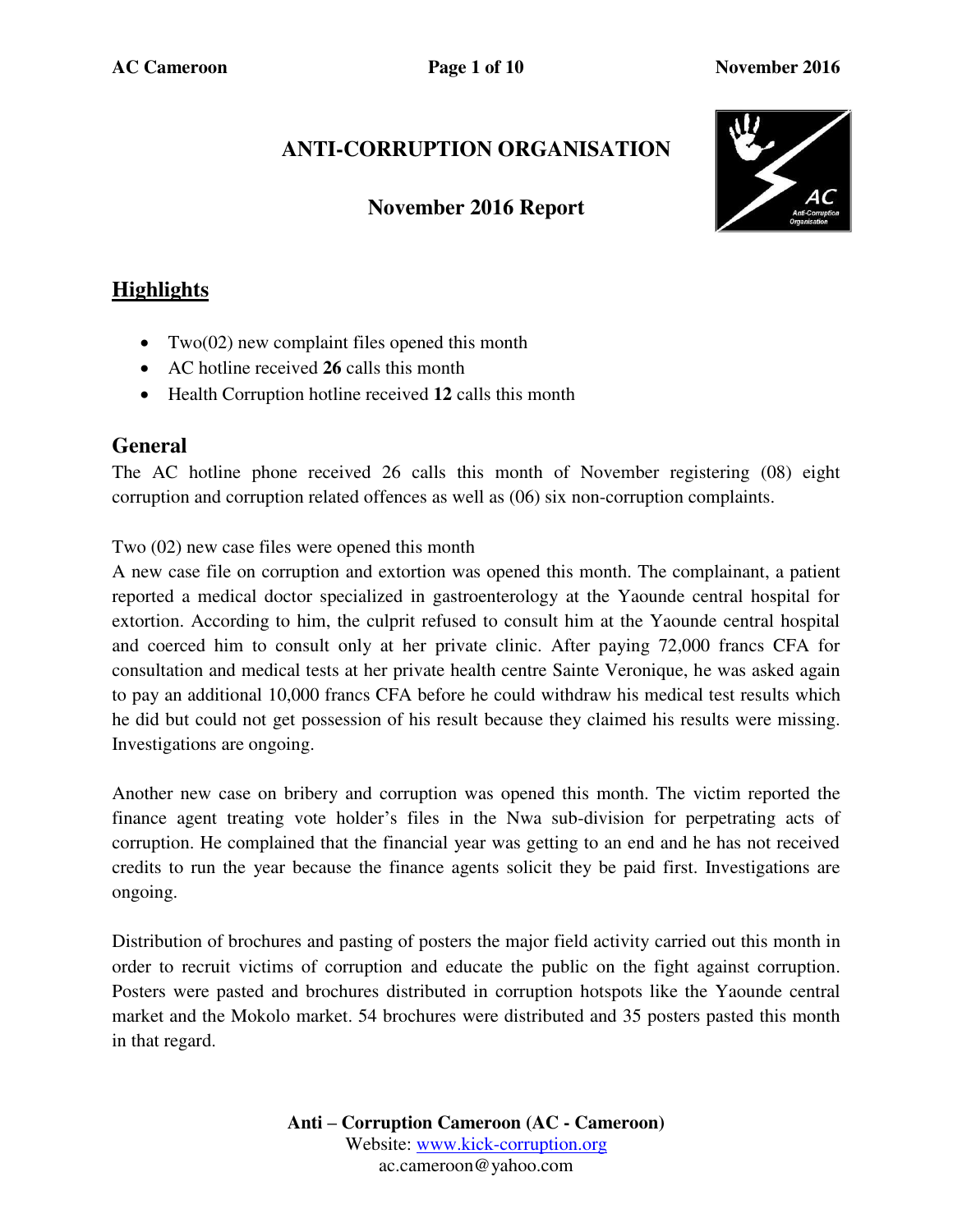Follow-up on the corruption case involving many counts with about three hundred victims opened last month October 2016 was done this month. Operators from the informal sector operating in the Mokolo market area reported the commissioner of police of the  $2<sup>nd</sup>$  police district in Mokolo for perpetrating acts of corruption, extortion, oppression, illegal arrest and detention, torture and false pretense. A bailiff was used to draw three declarations: a certified report of the site of offense, a report auditioning the victims and a summons summoning the commissioner to restitute the goods seized from victims.

## **AC Hotline Phone**

The AC hotline phone registered **26** calls this month of November 2016 with **8** corruption and corruption assimilated offences and **6** non-corruption related complaints. The calls have been analyzed and represented on charts as seen below.



96% of calls this month were responsive while just 4% were not responsive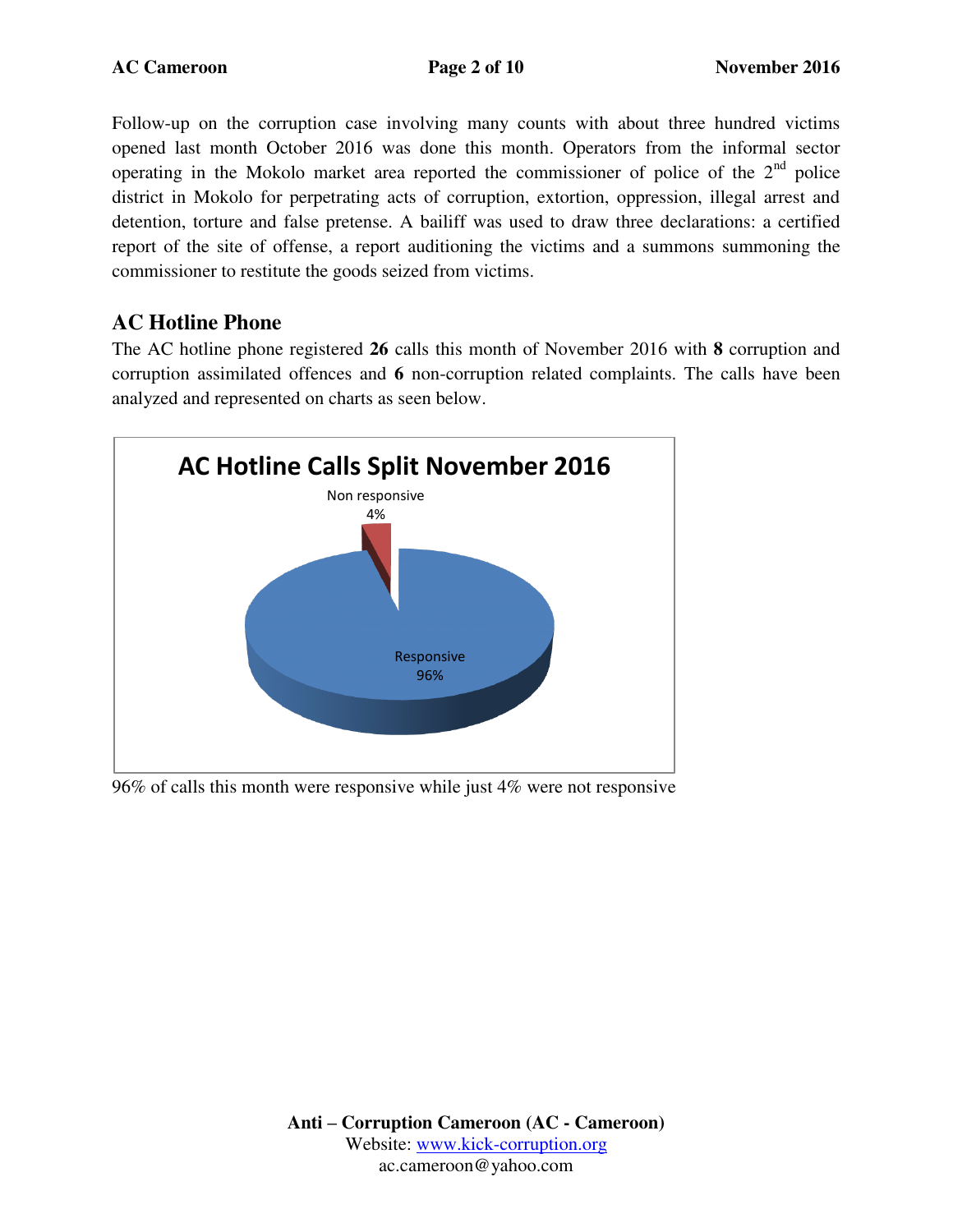

42% of callers reported no complaint, followed by 33% of callers who had complaints related to corruption and corruption related offences and lastly 25% of callers who had complaints not related to corruption.



Complaints against bribery and corruption had the highest percentage representing 57% of total corruption complaints, followed by complaints of extortion with 15%, then complaints of oppression with 14% and lastly complaints of abuse from the forces of law and order with 14%

> **Anti – Corruption Cameroon (AC - Cameroon)** Website: [www.kick-corruption.org](http://www.kick-corruption.org/) ac.cameroon@yahoo.com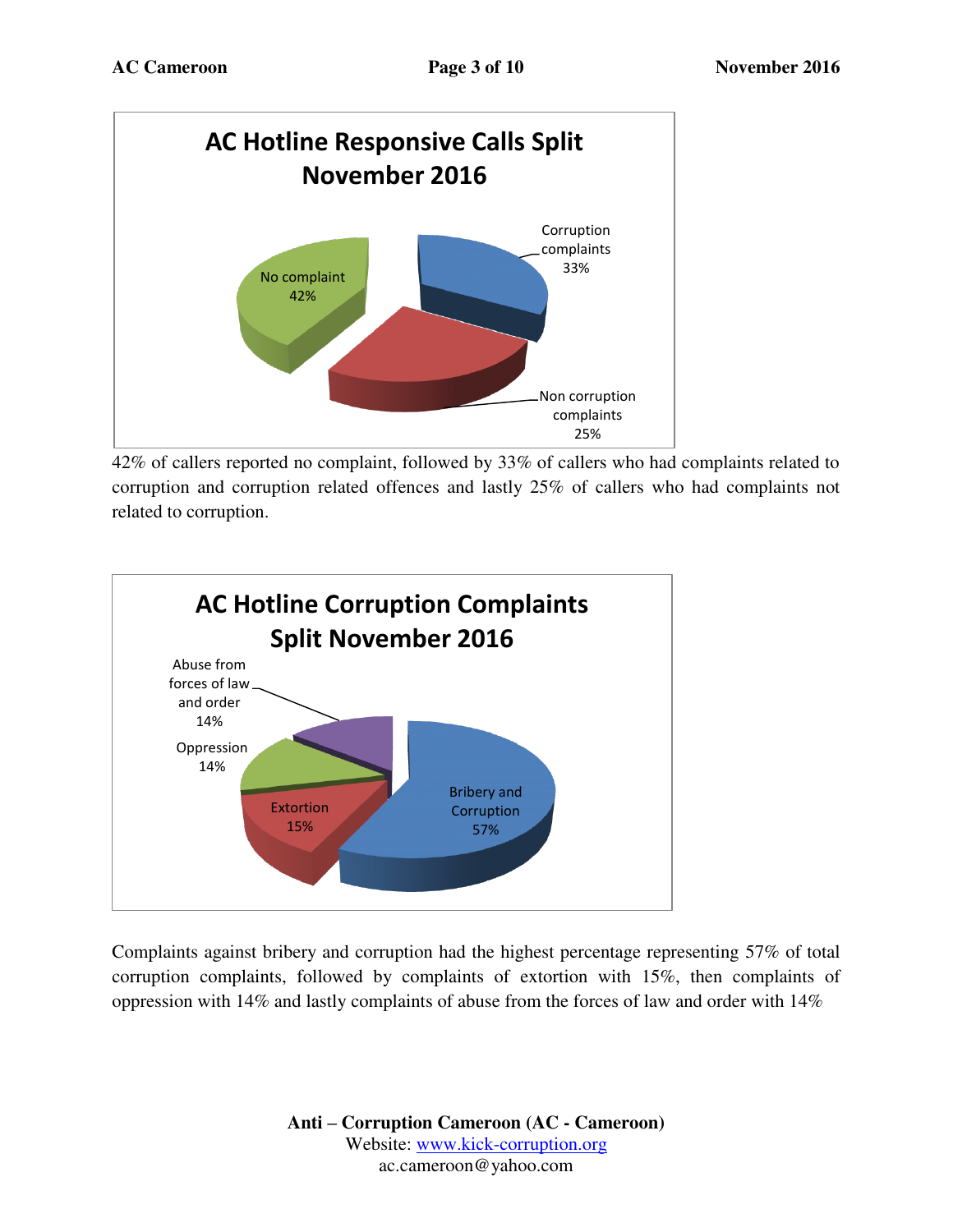

Callers with private complaints had 34% calls representing the highest number of non-corruption complaints; followed by complaints of persistent neglect with 22%, and complaints of witchcraft, arbitrary arrest and illegal detention and unlawful use of public force and usury all had 11% each.

## **Gender**



The male gender participated more representing 81% of total calls while the female gender put in just 19% of calls, a trend that has been constant over the years.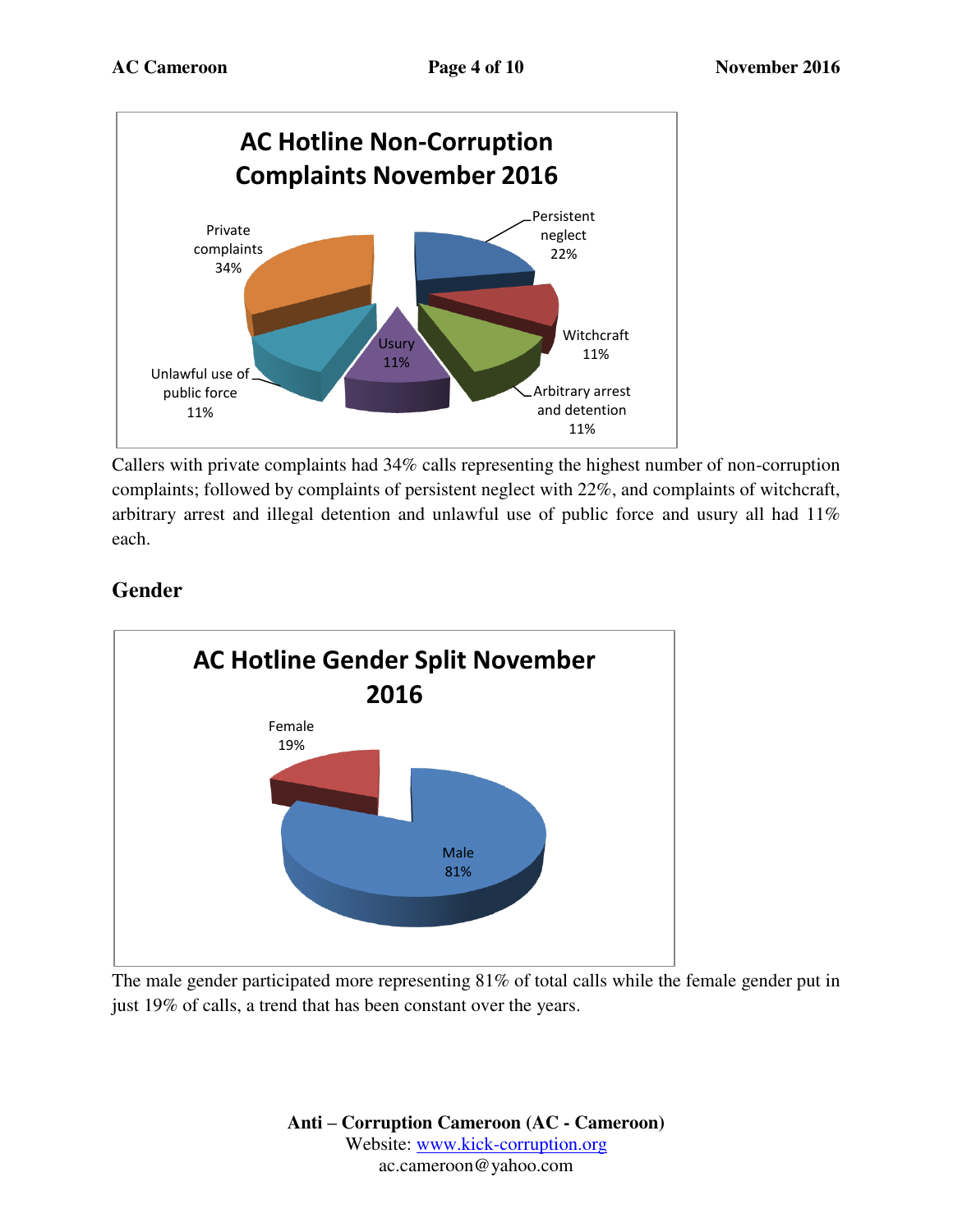### **Age Range of Callers**



The adult age range participated with the highest calls showing 60%, followed by the youth age range with 30% and lastly, the elderly age range with 10% of calls

## **Regional Representation**



The Centre region recorded the highest number of calls showing 38% of total calls, followed by the Littoral region with 23%, the North West region with 15% and lastly, the West, South West and Far North regions with 8% each.

> **Anti – Corruption Cameroon (AC - Cameroon)** Website: [www.kick-corruption.org](http://www.kick-corruption.org/) ac.cameroon@yahoo.com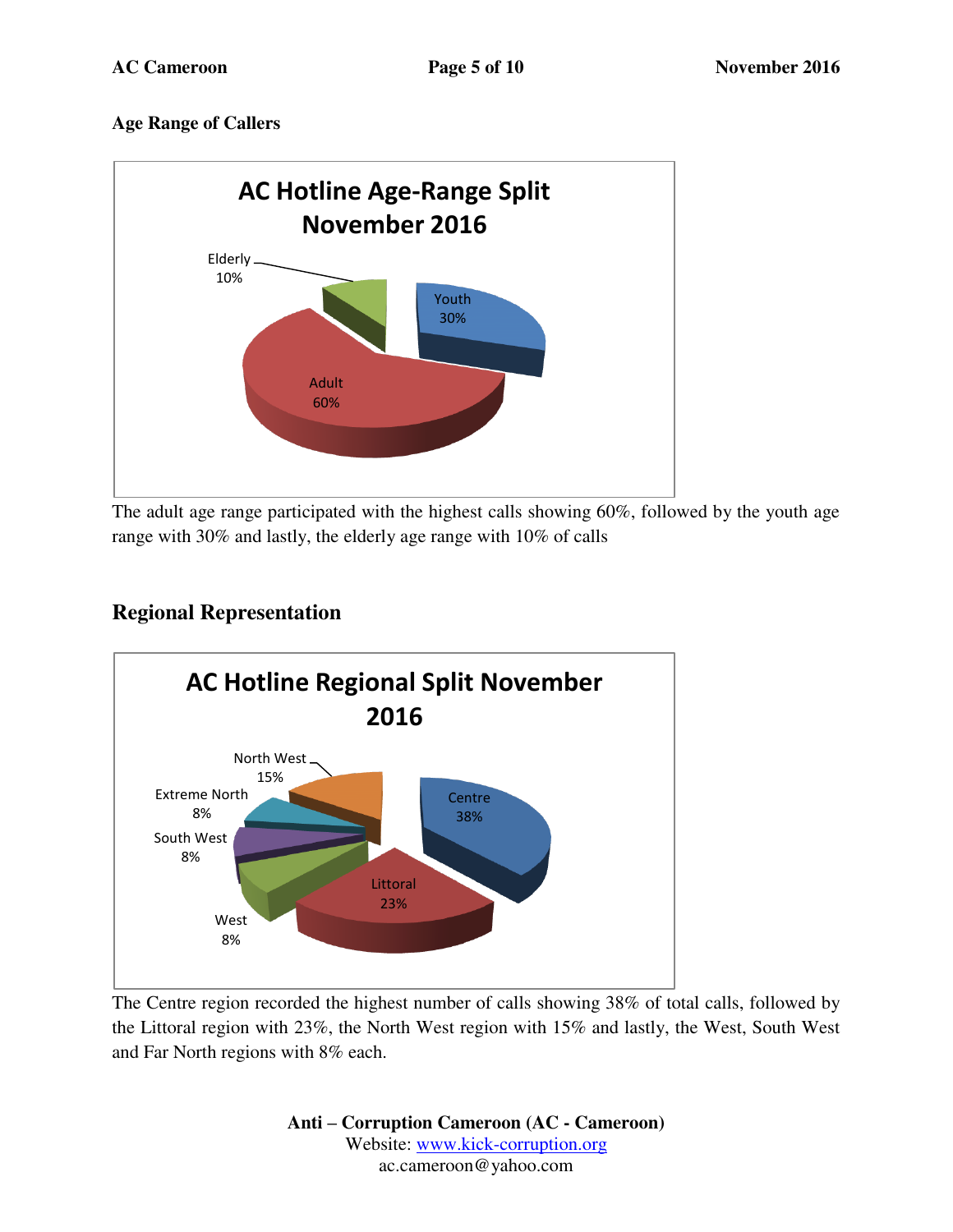### **Investigations**

Investigations were carried out on a new case file on extortion opened this month. The complainant reported on extortion by a medical doctor specialized in gastroenterology at the Yaounde central hospital. According to him, he went in for consultation and was referred to Dr Kamdoum, a gastroenterologist practicing with the Yaounde central hospital. After the initial consultation, the doctor told him to meet her at her private clinic for an in-depth follow-up. He initially denied asking the doctor to consult there but the doctor insisted and asked him whether he wanted to get better or not. Feeling trapped, he went to be consulted at the doctor's private clinic. To his greatest dismay, they now claim his test results were missing after he had paid 72,000 FCFA for medical tests and an additional 10,000 FCFA just to retrieve the results. Investigations are ongoing.

Investigations were also carried out on a new case on bribery and corruption opened this month. The victim reported the finance agent of the Ministry of Agriculture and Rural Investment (MINADER) treating vote holder's files working in the Nwa sub-division for perpetrating acts of corruption. He complained that the financial year was getting to an end and he had not received credits to run the year because the finance agents solicit bribe before treating their documents. After preliminary investigations, AC noticed that most untreated vote holder's files were due to incomplete information solicited by the finance agent's office that can permit the files to be presented for signing to the divisional officer. AC advised the finance agent and stores accountant to always inform vote holders in case where they notice lack of information.

 Case follow-up was carried out this month on a bribery corruption case on many counts involving about three hundred victims opened in the month of October 2016. The services of a bailiff was solicited who is presently drawing up three declarations which include a certified report of the site of offense, a report auditioning the victims and a summons summoning the commissioner to restitute the goods seized from victims. This case concerns operators from the informal sector operating in the Mokolo market area who reported the commissioner of police of the  $2<sup>nd</sup>$  police district in Mokolo for perpetrating acts of corruption, extortion, oppression, torture, false pretense, illegal arrest and unlawful detention.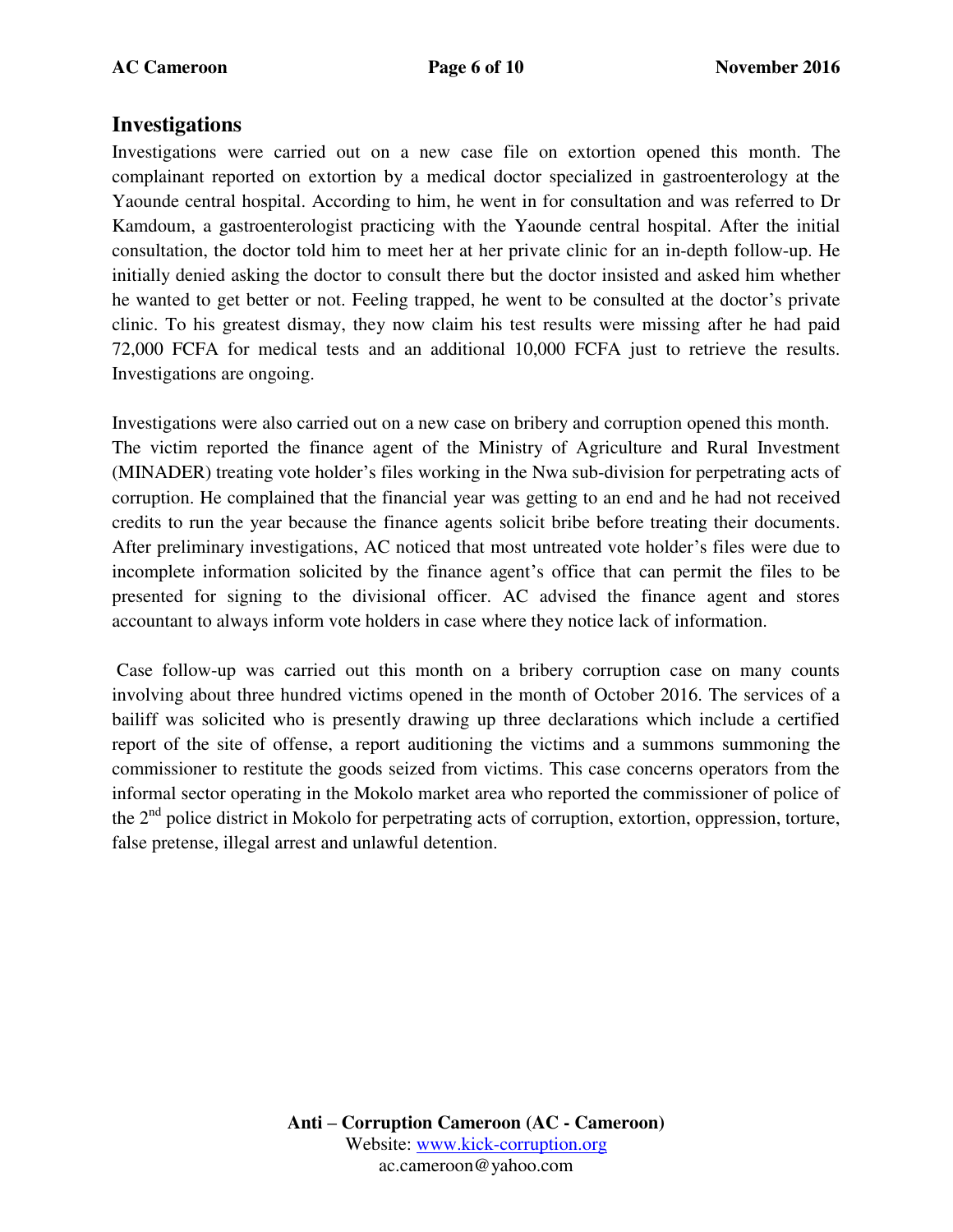# **Health Corruption Hotline**

The Health Corruption hotline received 12 calls this month of November registering two complaints. Data from the calls has been analyzed as is represented on charts below.



75% of calls were responsive while 25% of callers' number was unavailable



The highest number of calls this month reported no complaints representing 57% of total calls, followed by corruption complaints with 29% and lastly, non-corruption complaints with 14%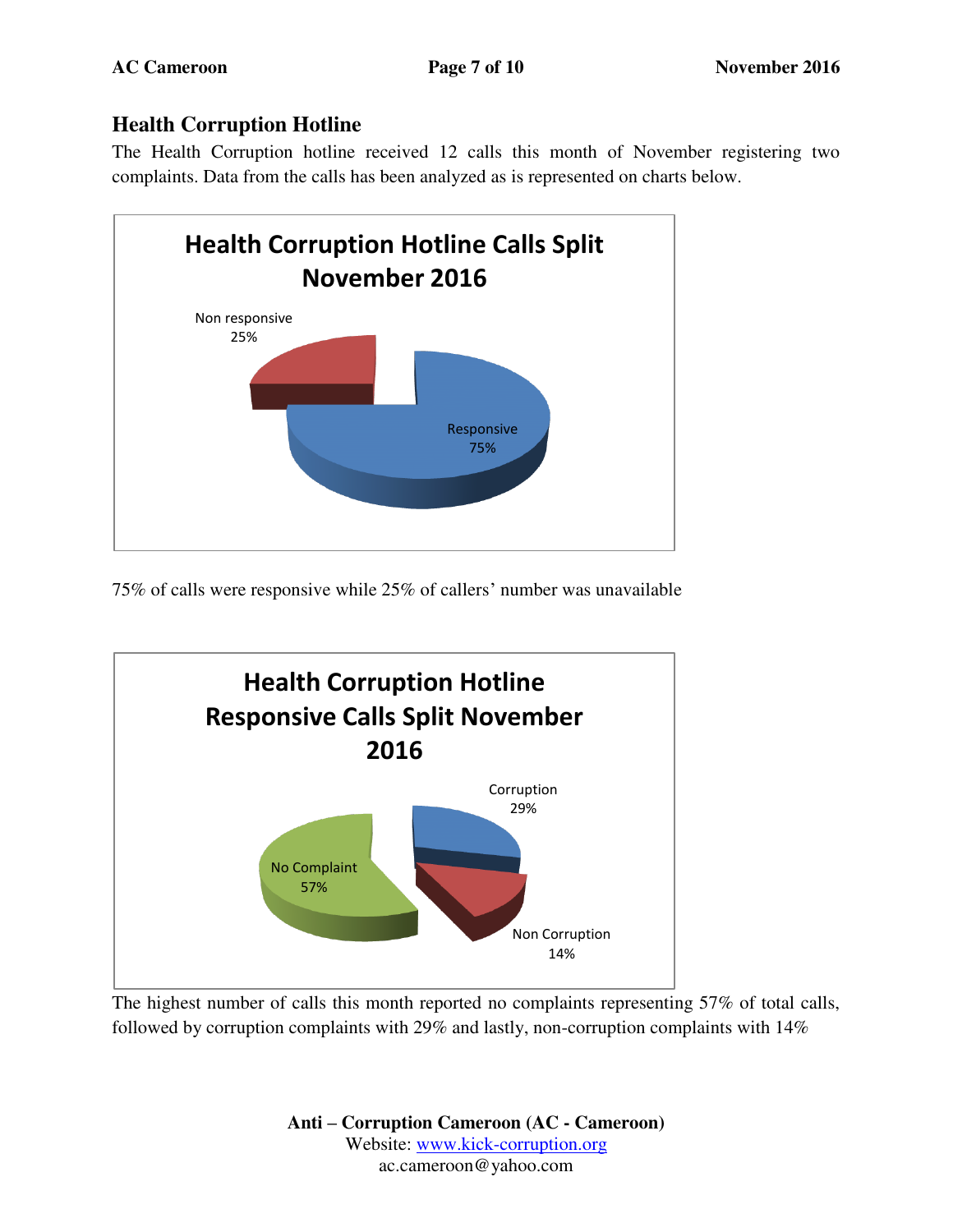

Corruption complaints relating to the treatment of HIV/AIDS represented 50% of complaints while complaints on corruption and bribery in hospitals also represented 50%.

## **Gender**



The male gender registered 57% of calls received this month with a marked increase in the calls from the female gender with 43%. This is quite a noticeable increase in the number of female participating in the HC hotline.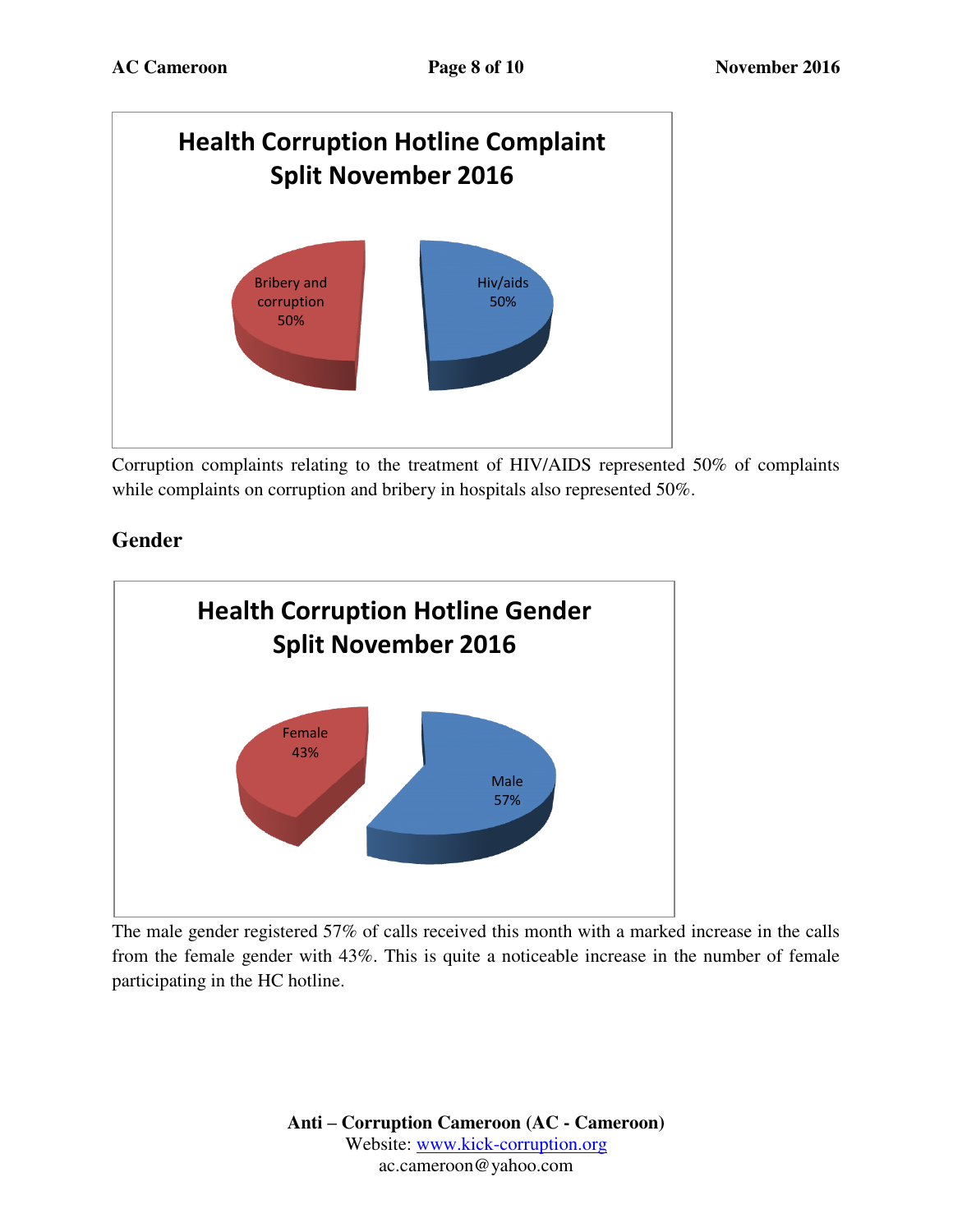### **Age Range of Callers**



The adult age range had the highest number of calls this month representing 57% of total calls, followed by the youth age range with 29% and the elderly age range with 14% of calls.

## **Regional representation**



The Adamawa region had the highest number of calls representing 40%, followed by the Centre and Littoral regions with 20% each, then the East and South west regions with 10% each.